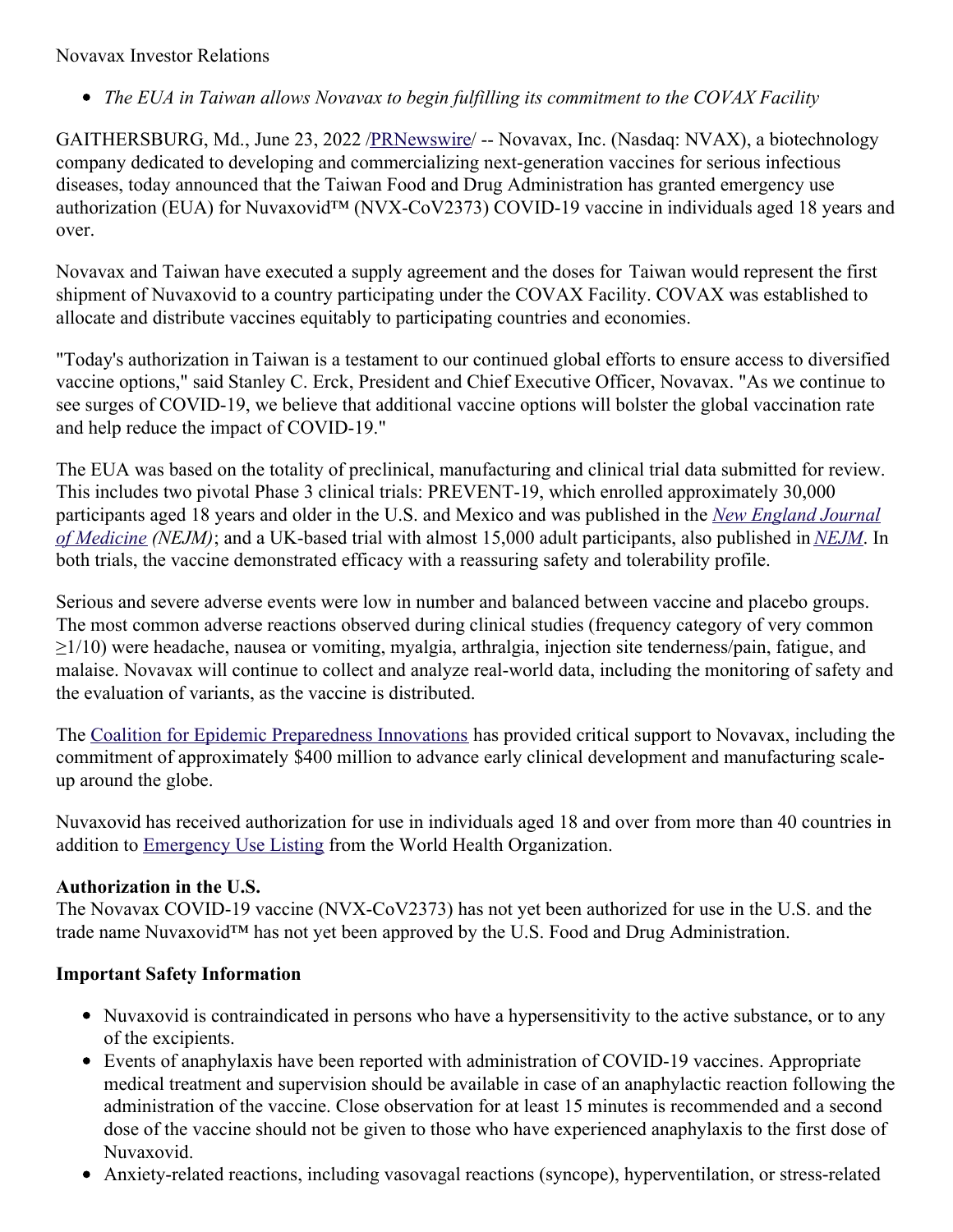reactions may occur in association with vaccination as a psychogenic response to the needle injection. It is important that precautions are in place to avoid injury from fainting.

- Vaccination should be postponed in individuals suffering from an acute severe febrile illness or acute infection. The presence of a minor infection and/or low-grade fever should not delay vaccination.
- Nuvaxovid should be given with caution in individuals receiving anticoagulant therapy or those with thrombocytopenia or any coagulation disorder (such as haemophilia) because bleeding or bruising may occur following an intramuscular administration in these individuals.
- The efficacy of Nuvaxovid may be lower in immunosuppressed individuals.
- Administration of Nuvaxovid in pregnancy should only be considered when the potential benefits outweigh any potential risks for the mother and foetus.
- The effects with Nuvaxovid may temporarily affect the ability to drive or use machines.
- Individuals may not be fully protected until seven days after their second dose. As with all vaccines, vaccination with Nuvaxovid may not protect all vaccine recipients.
- The most common adverse reactions observed during clinical studies were headache, nausea or vomiting, myalgia, arthralgia, injection site tenderness/pain, fatigue, and malaise.

For more information on Nuvaxovid, please visit the Novavax global [authorization](https://c212.net/c/link/?t=0&l=en&o=3576748-1&h=3768575467&u=https%3A%2F%2Fwww.novavaxcovidvaccine.com%2F&a=global+authorization+website) website.

## **About NVX-CoV2373**

NVX-CoV2373 is a protein-based vaccine engineered from the genetic sequence of the first strain of SARS-CoV-2, the virus that causes COVID-19 disease. The vaccine was created using Novavax' recombinant nanoparticle technology to generate antigen derived from the coronavirus spike (S) protein and is formulated with Novavax' patented saponin-based Matrix-M™ adjuvant to enhance the immune response and stimulate high levels of neutralizing antibodies. NVX-CoV2373 contains purified protein antigen and can neither replicate, nor can it cause COVID-19.

The Novavax COVID-19 vaccine is packaged as a ready-to-use liquid formulation in a vial containing ten doses. The vaccination regimen calls for two 0.5 ml doses (5 mcg antigen and 50 mcg Matrix-M adjuvant) given intramuscularly 21 days apart. The vaccine is stored at 2°- 8° Celsius, enabling the use of existing vaccine supply and cold chain channels. Use of the vaccine should be in accordance with official recommendations.

Novavax has established partnerships for the manufacture, commercialization and distribution of NVX-CoV2373 worldwide. Existing authorizations leverage Novavax' manufacturing partnership with Serum Institute of India, the world's largest vaccine manufacturer by volume. They will later be supplemented with data from additional manufacturing sites throughout Novavax' global supply chain.

## **About the NVX-CoV2373 Phase 3 Trials**

NVX-CoV2373 continues being evaluated in two pivotal Phase 3 trials.

PREVENT-19 (the **PRE**-fusion protein subunit **V**accine **E**fficacy **N**ovavax **T**rial | COVID**-19**) is a 2:1 randomized, placebo-controlled, observer-blinded trial to evaluate the efficacy, safety and immunogenicity of NVX-CoV2373 with Matrix-M adjuvant in 29,960 participants 18 years of age and over in 119 locations in the U.S. and Mexico. The primary endpoint for PREVENT-19 was the first occurrence of PCR-confirmed symptomatic (mild, moderate or severe) COVID-19 with onset at least seven days after the second dose in serologically negative (to SARS-CoV-2) adult participants at baseline. The statistical success criterion included a lower bound of 95% CI >30%. A secondary endpoint was the prevention of PCR-confirmed, symptomatic moderate or severe COVID-19. Both endpoints were assessed at least seven days after the second study vaccination in volunteers who had not been previously infected with SARS-CoV-2. In the trial, NVX-CoV2373 achieved 90.4% efficacy overall. It was generally well-tolerated and elicited a robust antibody response after the second dose in both studies. Full results of the trial were [published](https://c212.net/c/link/?t=0&l=en&o=3576748-1&h=2212638157&u=https%3A%2F%2Fc212.net%2Fc%2Flink%2F%3Ft%3D0%26l%3Den%26o%3D3440781-1%26h%3D467849857%26u%3Dhttps%253A%252F%252Fwww.nejm.org%252Fdoi%252Ffull%252F10.1056%252FNEJMoa2116185%253Fquery%253Dfeatured_home%26a%3DNew%2BEngland%2BJournal%2Bof%2BMedicine&a=New+England+Journal+of+Medicine) in the *New*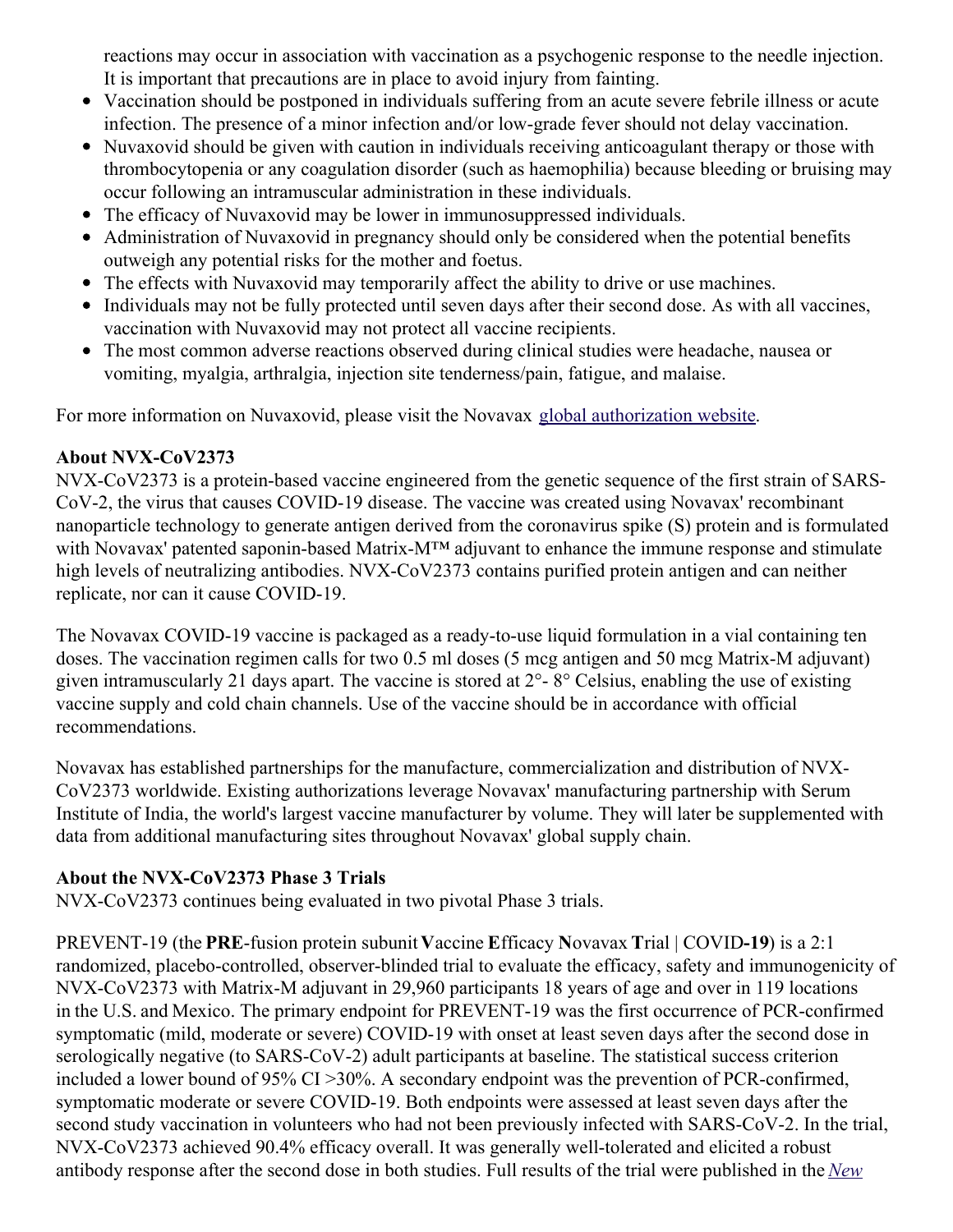# *England Journal of Medicine (NEJM).*

The pediatric expansion of PREVENT-19 is a 2:1 randomized, placebo-controlled, observer-blinded trial to evaluate the safety, effectiveness, and efficacy of NVX-CoV2373 with Matrix-M adjuvant in 2,247 adolescent participants 12 to 17 years of age in 73 locations in the United States, compared with placebo. In the pediatric trial, NVX-CoV2373 achieved its primary effectiveness endpoint (non-inferiority of the neutralizing antibody response compared to young adult participants 18 through 25 years of age from PREVENT-19) and demonstrated 80% efficacy overall at a time when the Delta variant of concern was the predominant circulating strain in the U.S. Additionally, immune responses were about two-to-three-fold higher in adolescents than in adults against all variants studied.

Additionally, a trial conducted in the U.K. with 14,039 participants aged 18 years and over was designed as a randomized, placebo-controlled, observer-blinded study and achieved overall efficacy of 89.7%. The primary endpoint was based on the first occurrence of PCR-confirmed symptomatic (mild, moderate or severe) COVID-19 with onset at least seven days after the second study vaccination in serologically negative (to SARS-CoV-2) adult participants at baseline. Full results of the trial were published in *[NEJM](https://c212.net/c/link/?t=0&l=en&o=3576748-1&h=1617461394&u=https%3A%2F%2Fc212.net%2Fc%2Flink%2F%3Ft%3D0%26l%3Den%26o%3D3440781-1%26h%3D3617137863%26u%3Dhttps%253A%252F%252Fwww.nejm.org%252Fdoi%252Ffull%252F10.1056%252FNEJMoa2107659%26a%3DNEJM&a=NEJM)*.

## **About Matrix-M™ Adjuvant**

Novavax' patented saponin-based Matrix-M adjuvant has demonstrated a potent and well-tolerated effect by stimulating the entry of antigen-presenting cells into the injection site and enhancing antigen presentation in local lymph nodes, boosting immune response.

### **About Novavax**

Novavax, Inc. (Nasdaq: NVAX) is a biotechnology company that promotes improved health globally through the discovery, development, and commercialization of innovative vaccines to prevent serious infectious diseases. The company's proprietary recombinant technology platform harnesses the power and speed of genetic engineering to efficiently produce highly immunogenic nanoparticles designed to address urgent global health needs. NVX-CoV2373, the company's COVID-19 vaccine, has received conditional authorization from multiple regulatory authorities globally, including the European Commission and the World Health Organization. The vaccine is currently under review by multiple regulatory agencies worldwide and will soon be under review in the U.S. for use in adults, adolescents and as a booster. In addition to its COVID-19 vaccine, Novavax is also currently evaluating a COVID-seasonal influenza combination vaccine candidate in a Phase 1/2 clinical trial, which combines NVX-CoV2373 and NanoFlu\*, its quadrivalent influenza investigational vaccine candidate, and is also evaluating an Omicron strain-based vaccine (NVX-CoV2515) as well as a bivalent Omicron-based / original strain-based vaccine. These vaccine candidates incorporate Novavax' proprietary saponin-based Matrix-M adjuvant to enhance the immune response and stimulate high levels of neutralizing antibodies.

For more information, visit [www.novavax.com](https://c212.net/c/link/?t=0&l=en&o=3576748-1&h=2211464641&u=https%3A%2F%2Fc212.net%2Fc%2Flink%2F%3Ft%3D0%26l%3Den%26o%3D3460980-1%26h%3D3623927874%26u%3Dhttps%253A%252F%252Fc212.net%252Fc%252Flink%252F%253Ft%253D0%2526l%253Den%2526o%253D3457869-1%2526h%253D982408174%2526u%253Dhttps%25253A%25252F%25252Fc212.net%25252Fc%25252Flink%25252F%25253Ft%25253D0%252526l%25253Den%252526o%25253D3440781-1%252526h%25253D3964594936%252526u%25253Dhttps%2525253A%2525252F%2525252Fc212.net%2525252Fc%2525252Flink%2525252F%2525253Ft%2525253D0%25252526l%2525253Den%25252526o%2525253D3395501-1%25252526h%2525253D2463599076%25252526u%2525253Dhttps%252525253A%252525252F%252525252Fc212.net%252525252Fc%252525252Flink%252525252F%252525253Ft%252525253D0%2525252526l%252525253Den%2525252526o%252525253D3392093-1%2525252526h%252525253D203886192%2525252526u%252525253Dhttps%25252525253A%25252525252F%25252525252Fc212.net%25252525252Fc%25252525252Flink%25252525252F%25252525253Ft%25252525253D0%252525252526l%25252525253Den%252525252526o%25252525253D3387216-1%252525252526h%25252525253D3917401194%252525252526u%25252525253Dhttps%2525252525253A%2525252525252F%2525252525252Fc212.net%2525252525252Fc%2525252525252Flink%2525252525252F%2525252525253Ft%2525252525253D0%25252525252526l%2525252525253Den%25252525252526o%2525252525253D3260461-1%25252525252526h%2525252525253D2897486098%25252525252526u%2525252525253Dhttp%252525252525253A%252525252525252F%252525252525252Fwww.novavax.com%252525252525252F%25252525252526a%2525252525253Dwww.novavax.com%252525252526a%25252525253Dwww.novavax.com%2525252526a%252525253Dwww.novavax.com%25252526a%2525253Dwww.novavax.com%252526a%25253Dwww.novavax.com%2526a%253Dwww.novavax.com%26a%3Dwww.novavax.com&a=www.novavax.com) and connect with us on [LinkedIn.](https://c212.net/c/link/?t=0&l=en&o=3576748-1&h=2669735600&u=https%3A%2F%2Fc212.net%2Fc%2Flink%2F%3Ft%3D0%26l%3Den%26o%3D3460980-1%26h%3D91088807%26u%3Dhttps%253A%252F%252Fc212.net%252Fc%252Flink%252F%253Ft%253D0%2526l%253Den%2526o%253D3457869-1%2526h%253D1725473980%2526u%253Dhttps%25253A%25252F%25252Fc212.net%25252Fc%25252Flink%25252F%25253Ft%25253D0%252526l%25253Den%252526o%25253D3440781-1%252526h%25253D2733326919%252526u%25253Dhttps%2525253A%2525252F%2525252Fc212.net%2525252Fc%2525252Flink%2525252F%2525253Ft%2525253D0%25252526l%2525253Den%25252526o%2525253D3395501-1%25252526h%2525253D853375093%25252526u%2525253Dhttps%252525253A%252525252F%252525252Fc212.net%252525252Fc%252525252Flink%252525252F%252525253Ft%252525253D0%2525252526l%252525253Den%2525252526o%252525253D3392093-1%2525252526h%252525253D1325598136%2525252526u%252525253Dhttps%25252525253A%25252525252F%25252525252Fc212.net%25252525252Fc%25252525252Flink%25252525252F%25252525253Ft%25252525253D0%252525252526l%25252525253Den%252525252526o%25252525253D3387216-1%252525252526h%25252525253D2935962557%252525252526u%25252525253Dhttps%2525252525253A%2525252525252F%2525252525252Fc212.net%2525252525252Fc%2525252525252Flink%2525252525252F%2525252525253Ft%2525252525253D0%25252525252526l%2525252525253Den%25252525252526o%2525252525253D3260461-1%25252525252526h%2525252525253D1508558197%25252525252526u%2525252525253Dhttps%252525252525253A%252525252525252F%252525252525252Fc212.net%252525252525252Fc%252525252525252Flink%252525252525252F%252525252525253Ft%252525252525253D0%2525252525252526l%252525252525253Den%2525252525252526o%252525252525253D3158017-1%2525252525252526h%252525252525253D3702938248%2525252525252526u%252525252525253Dhttps%25252525252525253A%25252525252525252F%25252525252525252Fwww.linkedin.com%25252525252525252Fcompany%25252525252525252Fnovavax%25252525252525252F%2525252525252526a%252525252525253DLinkedIn%25252525252526a%2525252525253DLinkedIn%252525252526a%25252525253DLinkedIn%2525252526a%252525253DLinkedIn%25252526a%2525253DLinkedIn%252526a%25253DLinkedIn%2526a%253DLinkedIn%26a%3DLinkedIn&a=LinkedIn)

\*NanoFlu identifies a recombinant hemagglutinin (HA) protein nanoparticle influenza vaccine candidate produced by Novavax. This investigational candidate was evaluated during a controlled phase 3 trial conducted during the 2019-2020 influenza season.

## **Forward-Looking Statements**

Statements herein relating to the future of Novavax, its operating plans and prospects, its partnerships, the timing of clinical trial results, the ongoing development of NVX-CoV2373, a COVID-seasonal influenza investigational combination vaccine candidate, the scope, timing and outcome of future regulatory filings and actions, including Novavax' plans to supplement existing authorizations with data from the additional manufacturing sites in Novavax' global supply chain, the potential impact and reach of Novavax and NVX-CoV2373 in addressing vaccine access, controlling the pandemic and protecting populations, and the